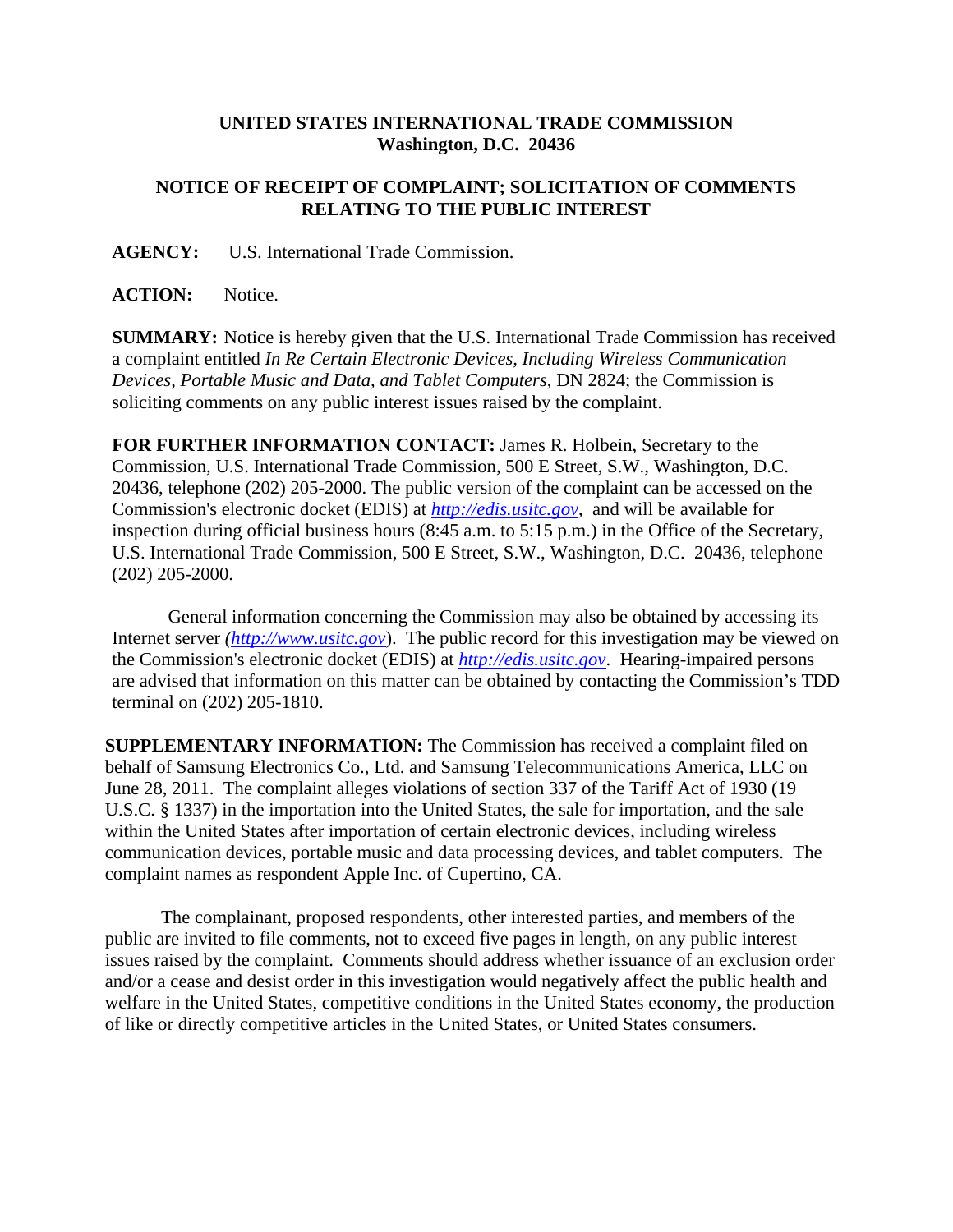In particular, the Commission is interested in comments that:

- (i) explain how the articles potentially subject to the orders are used in the United States;
- (ii) identify any public health, safety, or welfare concerns in the United States relating to the potential orders;
- (iii) indicate the extent to which like or directly competitive articles are produced in the United States or are otherwise available in the United States, with respect to the articles potentially subject to the orders; and
- (iv) indicate whether Complainant, Complainant's licensees, and/or third party suppliers have the capacity to replace the volume of articles potentially subject to an exclusion order and a cease and desist order within a commercially reasonable time.

Written submissions must be filed no later than by close of business, five business days after the date of publication of this notice in the *Federal Register*. There will be further opportunities for comment on the public interest after the issuance of any final initial determination in this investigation.

Persons filing written submissions must file the original document and 12 true copies thereof on or before the deadlines stated above with the Office of the Secretary. Submissions should refer to the docket number ("Docket No. 2824") in a prominent place on the cover page and/or the first page. The Commission's rules authorize filing submissions with the Secretary by facsimile or electronic means only to the extent permitted by section 201.8 of the rules (see Handbook for Electronic Filing Procedures,

http://www.usitc.gov/secretary/fed\_reg\_notices/rules/documents/handbook\_on\_electronic\_filing. pdf ). Persons with questions regarding electronic filing should contact the Secretary (202-205- 2000).

Any person desiring to submit a document to the Commission in confidence must request confidential treatment. All such requests should be directed to the Secretary to the Commission and must include a full statement of the reasons why the Commission should grant such treatment. *See* 19 C.F.R. § 201.6. Documents for which confidential treatment by the Commission is properly sought will be treated accordingly. All nonconfidential written submissions will be available for public inspection at the Office of the Secretary.